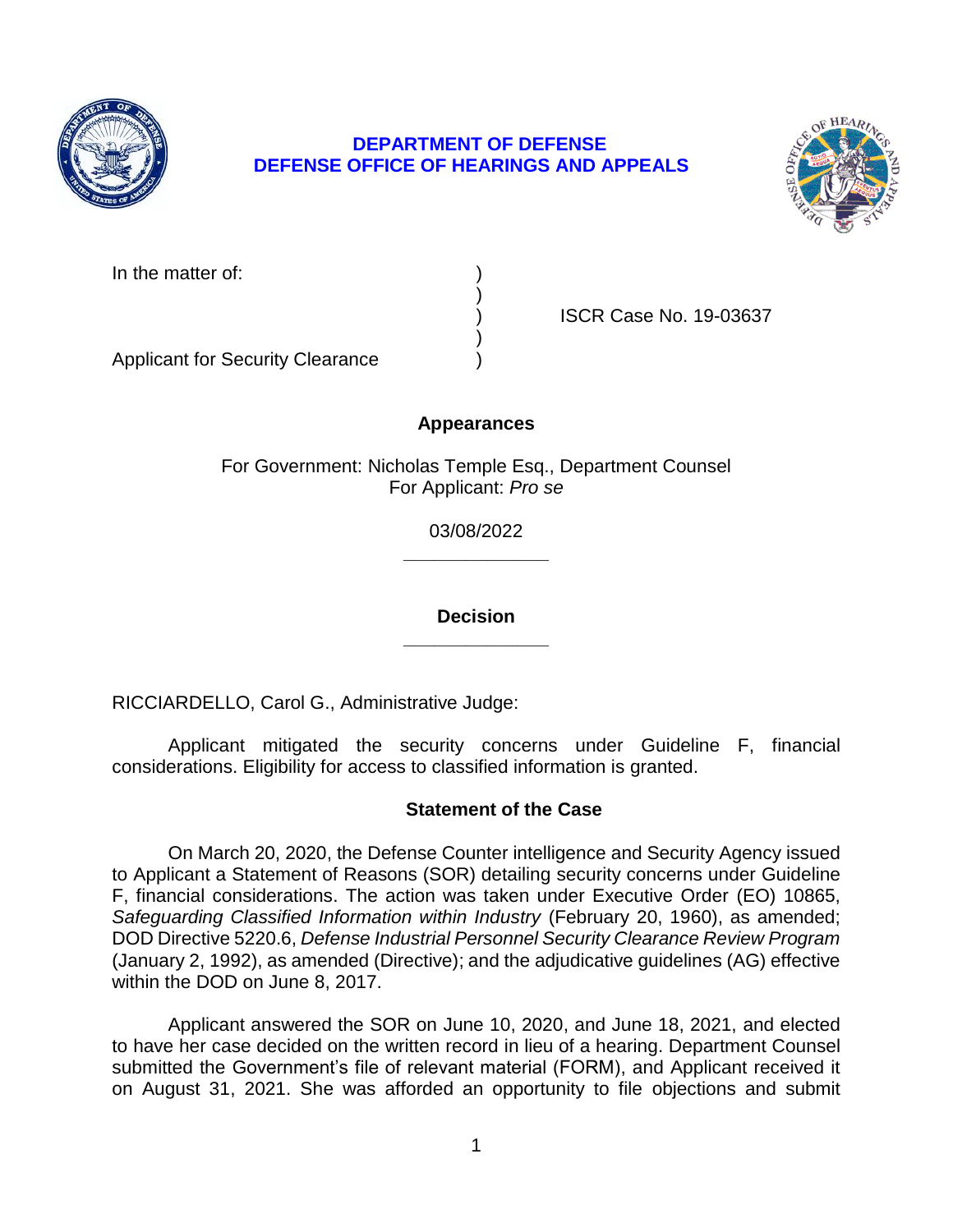material in refutation, extenuation, or mitigation within 30 days of receipt of the FORM. The Government's evidence is identified as Items 2 through 5. (Item 1 is the SOR.) Applicant did not provide a response to the FORM, object to the Government's evidence, or submit documents. The case was assigned to me on November 4, 2021. After reviewing the FORM, based on Applicant's answer to the SOR, I asked Department Counsel to contact Applicant to clarify whether she submitted additional documents with her answer. After several email correspondences, which are attached as Hearing Exhibits I and II, I permitted Applicant to submit an additional document, which is marked as Applicant Exhibit (AE) A. The record closed on February 25, 2022.

# **Findings of Fact**

 Applicant admitted the sole SOR allegation. After a thorough and careful review of the pleadings and exhibits submitted, I make the following findings of fact.

 Applicant is 59 years old. She married in 1983 and divorced in 1995. She has two adult children from the marriage. She remarried in 1998 and has an adult child from the marriage. She has worked for a federal contractor since 1999 and held a security clearance since 2006.

 In her December 2017 security clearance application (SCA), Applicant disclosed stated in the SCA: "Had brain tumor/surgery in February 2017, returned to work Oct 2017, working on filing." She also stated: "Spoke with IRS, will complete NLT December 2017, that she failed to timely file her 2015 and 2016 federal and state income tax returns. She most likely a refund." (Item 3)

 Applicant responded to government interrogatories in April 2019. She provided IRS transcripts for tax years 2015, 2016, and 2017. Her 2015 federal income tax return was filed in July 2018; 2016 federal income tax return filed in April 2019; and 2017 federal income tax return filed in April 2019. She was entitled to refunds each year and there is no balance owed for these years. (Item 4)

 During Applicant's July 2018 background interview with a government investigator, she explained that she failed to timely file her income tax returns because she had a brain tumor that eventually led to brain surgery in February 2017. Her condition made her tired. She was aware she would be receiving a tax refund so she was lazy about timely filing the returns. (Item 5)

In Applicant's June 2020 answer to the SOR she stated:

My sincere apologies for not taking care of this sooner. I thought I remedied this issue last year, but this action has made me aware that the problem still exists. I immediately made copies of my State taxes, and resent it by mail. I understand the importance of having my security clearance, and how not having it will affect my job and lively hood (sic). Please be assured, that I will not let this happen in the future. (Item 2)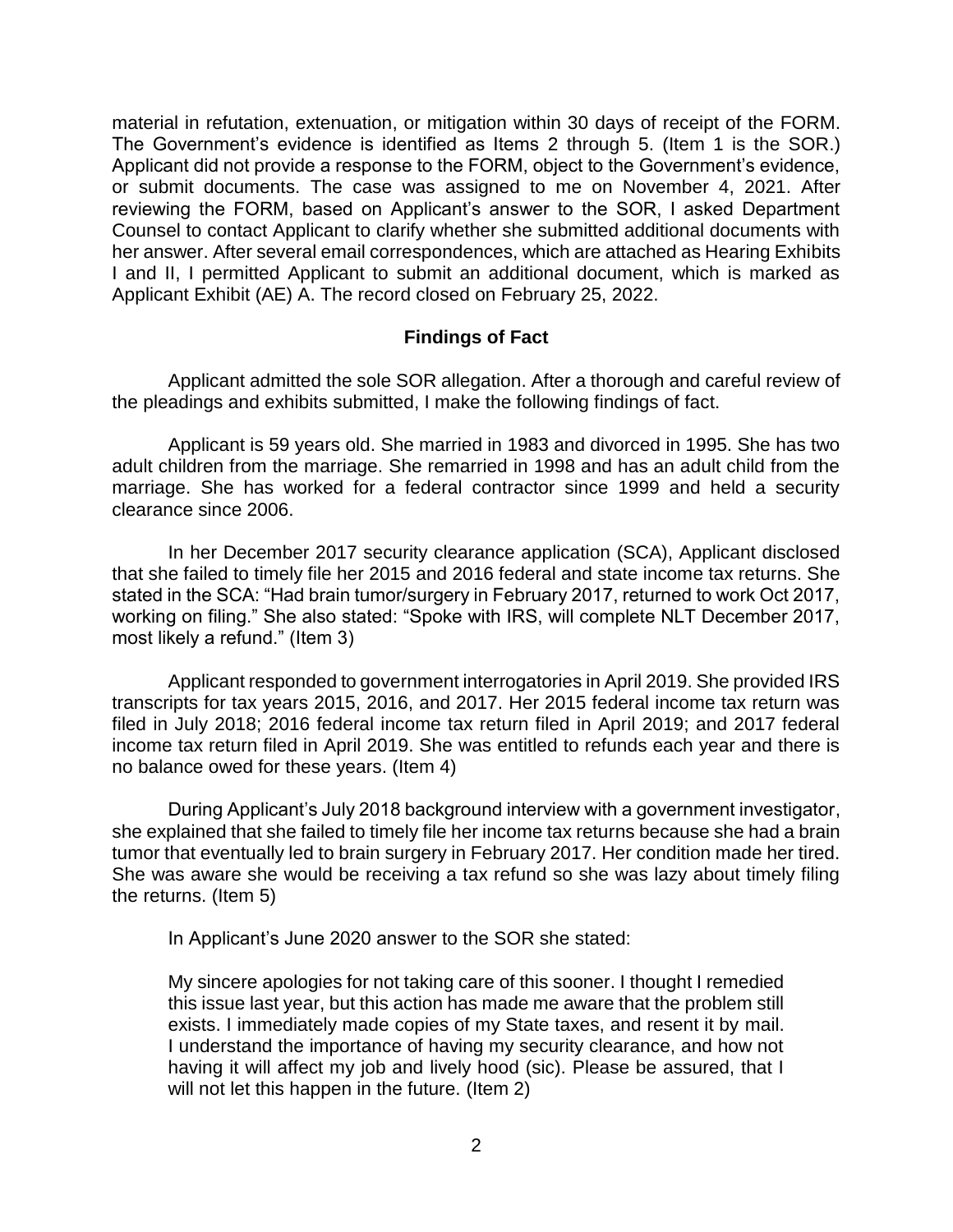Initially, Applicant failed to provide documents to substantiate that her state income taxes for 2015 through 2017 were filed. After I reopened the record, she provided a document from her state substantiating a zero balance owed as of December 2020. Although this document does not specifically address tax years 2015 to 2017, I found Applicant's statement credible and believe she resent the required tax documents to her state. I am satisfied that she is current on her state taxes. (AE A)

#### **Policies**

 administrative judge must consider the adjudicative guidelines (AG). In addition to brief introductory explanations for each guideline, the adjudicative guidelines list potentially disqualifying conditions and mitigating conditions, which are used in evaluating an When evaluating an applicant's suitability for national security eligibility, the applicant's eligibility for access to classified information.

 These guidelines are not inflexible rules of law. Instead, recognizing the complexities of human behavior, these guidelines are applied in conjunction with the factors listed in the adjudicative process. The administrative judge's overarching adjudicative goal is a fair, impartial, and commonsense decision. According to AG  $\P$  2(c), the entire process is a conscientious scrutiny of a number of variables known as the "whole-person concept." The administrative judge must consider all available, reliable information about the person, past and present, favorable and unfavorable, in making a decision.

The protection of the national security is the paramount consideration. AG  $\P$  2(b) eligibility will be resolved in favor of the national security." In reaching this decision, I have drawn only those conclusions that are reasonable, logical, and based on the evidence contained in the record. Likewise, I have avoided drawing inferences grounded on mere requires that "[a]ny doubt concerning personnel being considered for national security speculation or conjecture.

 Under Directive ¶ E3.1.14, the Government must present evidence to establish controverted facts alleged in the SOR. Directive ¶ E3.1.15 states an "applicant is responsible for presenting witnesses and other evidence to rebut, explain, extenuate, or mitigate facts admitted by applicant or proven by Department Counsel, and has the ultimate burden of persuasion as to obtaining a favorable security decision."

 A person who seeks access to classified information enters into a fiduciary relationship with the Government predicated upon trust and confidence. This relationship transcends normal duty hours and endures throughout off-duty hours. The Government reposes a high degree of trust and confidence in individuals to whom it grants access to classified information. Decisions include, by necessity, consideration of the possible risk that an applicant may deliberately or inadvertently fail to safeguard classified information. Such decisions entail a certain degree of legally permissible extrapolation as to potential, rather than actual, risk of compromise of classified information.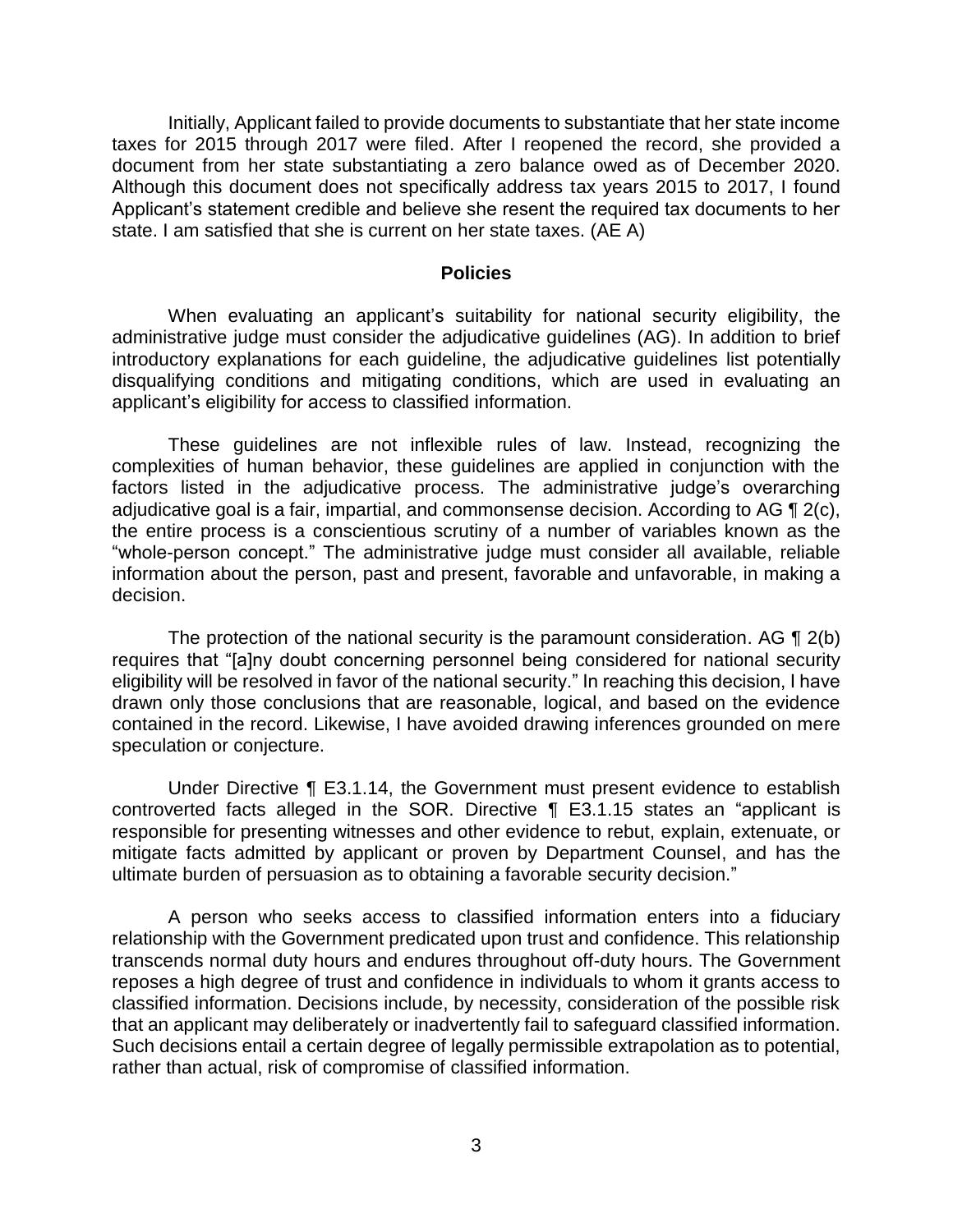Section 7 of EO 10865 provides that decisions shall be "in terms of the national interest and shall in no sense be a determination as to the loyalty of the applicant concerned." *See also* EO 12968, Section 3.1(b) (listing multiple prerequisites for access to classified or sensitive information).

### **Analysis**

#### **Guideline F: Financial Considerations**

 The security concern relating to the guideline for financial considerations is set out in AG ¶ 18:

Failure to live within one's means, satisfy debts, and meet financial obligations may indicate poor self-control, lack of judgment, or unwillingness to abide by rules and regulations, all of which can raise questions about an individual's reliability, trustworthiness, and ability to protect classified or sensitive information. Financial distress can also be caused or exacerbated by, and thus can be a possible indicator of, other issues of personnel security concern such as excessive gambling mental health conditions, substance misuse, or alcohol abuse or dependence. An individual who is financially overextended is at greater risk of having to engage in illegal or otherwise questionable acts to generate funds. Affluence that cannot be explained by known sources of income is also a security concern insofar as it may result from criminal activity, including espionage.

 This concern is broader than the possibility that an individual might knowingly compromise classified information in order to raise money. It encompasses concerns about an individual's self-control, judgment, and other qualities essential to protecting classified information. An individual who is financially irresponsible may also be irresponsible, unconcerned, or negligent in handing and safeguarding classified information. *See* ISCR Case No. 11-05365 at 3 (App. Bd. May 1, 2012).

AG ¶ 19 provides conditions that could raise security concerns. The following is potentially applicable:

 (g) failure to file or fraudulently filing annual Federal, state, or local income tax returns or failure to pay annual Federal, state, or local income tax as required.

 Applicant failed to timely file her federal and state income tax returns for tax years 2015, 2016, and 2017. There is sufficient evidence to support the application of the above disqualifying condition.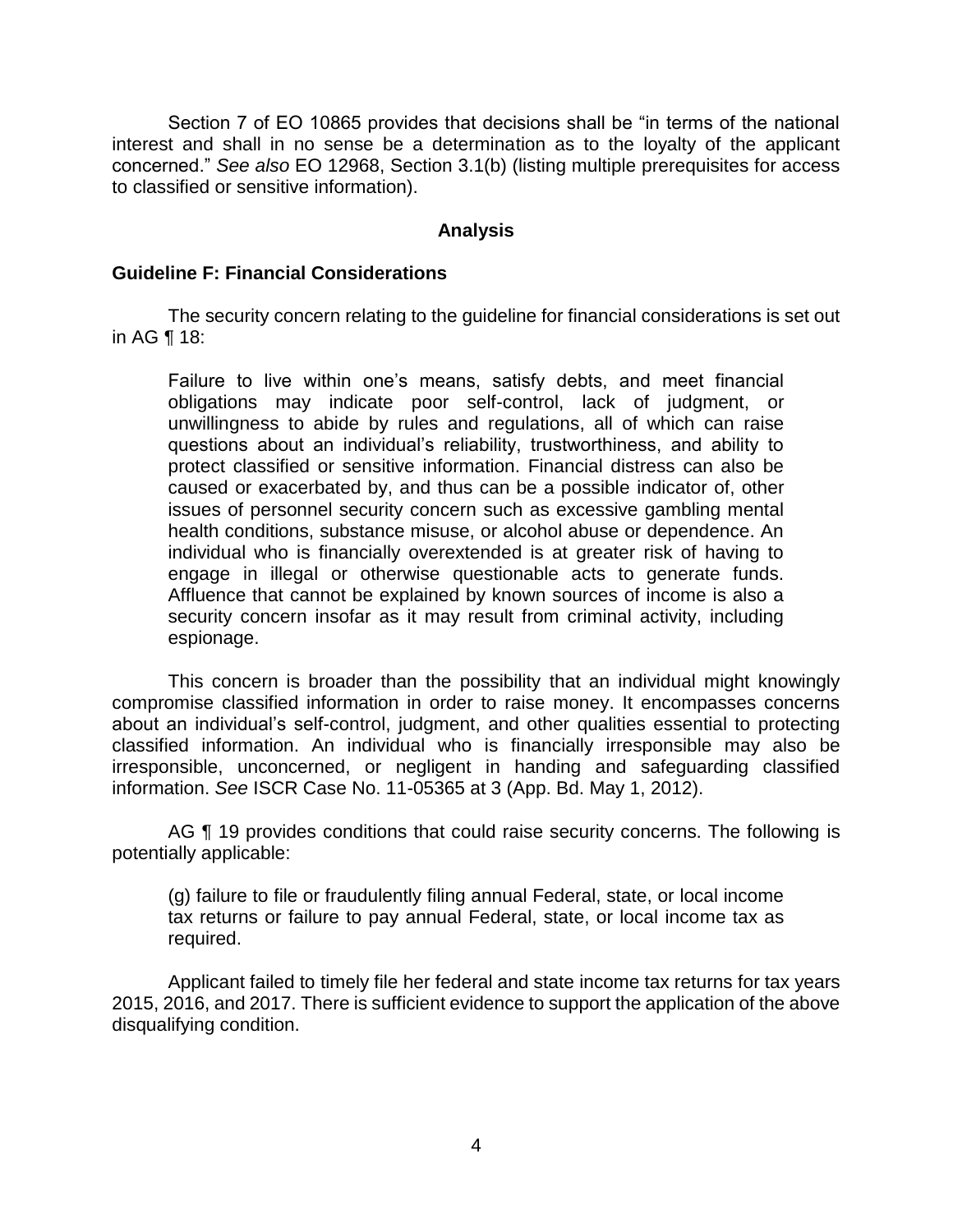The guideline also includes conditions that could mitigate security concerns arising from financial difficulties. The following mitigating conditions under AG ¶ 20 are potentially applicable:

(a) the behavior happened so long ago, was so infrequent, or occurred under such circumstances that it is unlikely to recur and does not cast doubt on the individual's current reliability, trustworthiness, or good judgment;

(b) the conditions that resulted in the financial problem were largely beyond the person's control (e.g., loss of employment, a business downturn, unexpected medical emergency, a death, divorce or separation, clear victimization by predatory lending practices, or identity theft), and the individual acted responsibly under the circumstances; and

(g) the individual has made arrangements with the appropriate tax authority to file or pay the amount owed and is in compliance with those arrangements.

 Applicant experienced serious medical issues that required brain surgery in February 2017. She stated this condition caused her to be fatigued. She admitted that she was subsequently lazy in not following through on her tax filings because she knew she was entitled to refunds. Her tax transcripts confirm that she filed her federal income taxes, albeit late, and was entitled to refunds. I considered Applicant's answer to the SOR indicating she resent her state income tax returns and the document she provided indicating she had a zero balance owed to the state. I find that this behavior is unlikely recur and does not cast doubt on her current reliability, trustworthiness, and good judgment. AG ¶ 20(a) applies.

AG ¶ 20(b) initially applied due to Applicant's medical condition, however, her failure to address her delinquent filings within a reasonable time negates the full application of his mitigating condition. The evidence indicates that Applicant does not owe federal or state income taxes. Based on her answer, it appears she believed she had filed her state income tax returns. When she was made aware that was not accurate, she said she resent the tax returns to her state. I found her statement credible and although the document she provided does not clearly state the date on which she filed her state returns, I am satisfied that they were filed and she does not owe state income taxes. I find AG  $\P$  20(g) applies.

#### **Whole-Person Concept**

 Under the whole-person concept, the administrative judge must evaluate an applicant's eligibility for a security clearance by considering the totality of the applicant's conduct and all the circumstances. The administrative judge should consider the nine adjudicative process factors listed at AG ¶ 2(d):